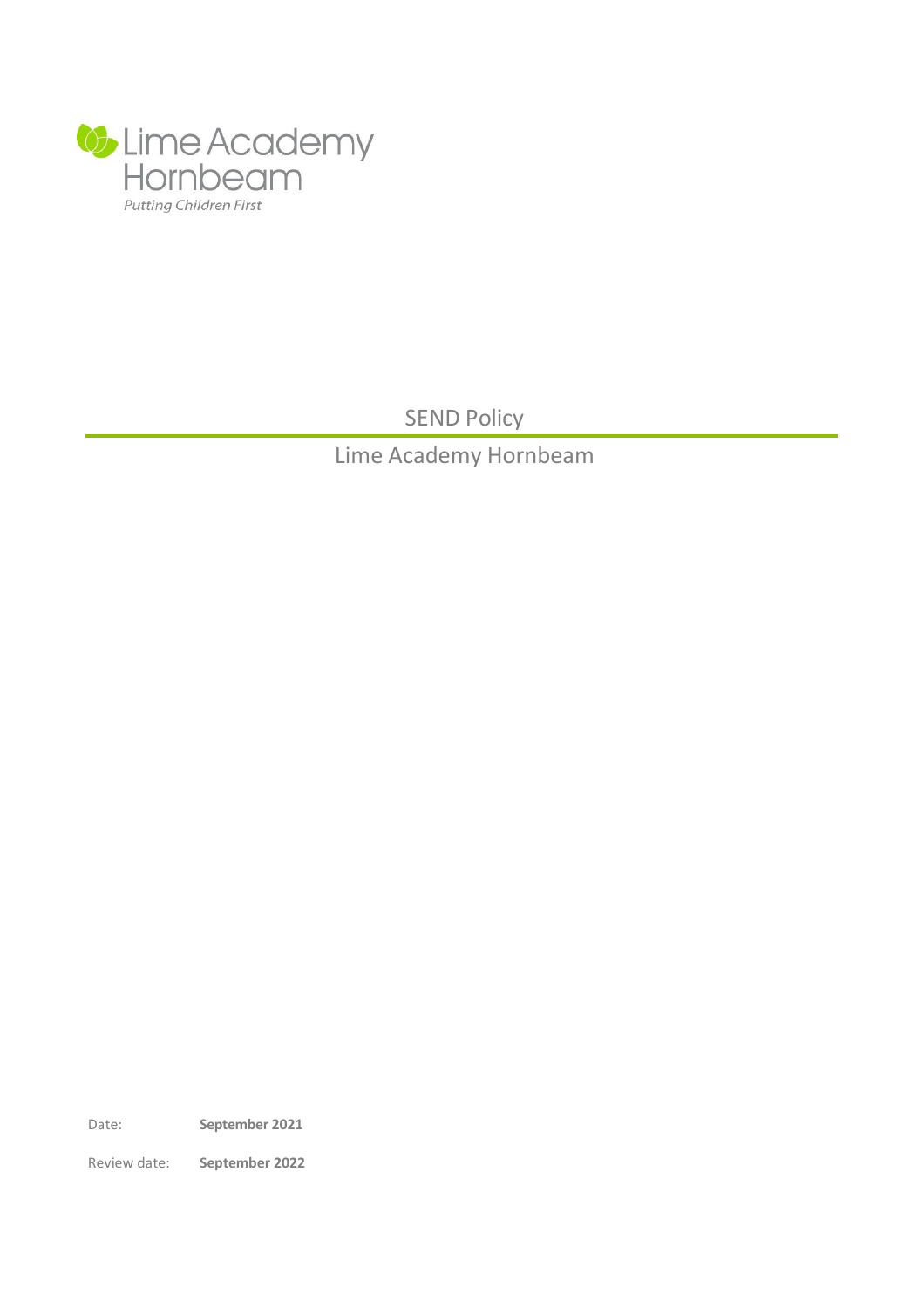# **Our Vision**

All staff will work collaboratively to create vibrant, successful center of learning for those with SEND.

Our staff will use their best endeavors to ensure that educational outcomes for each individual are achieved. We wantto do this through exciting, inclusive and forward thinking methods which enable aspirational opportunities for all pupils.

All pupils attending Lime Academy Hornbeam (LAH) will have an EHCP.VALUES

- Every child is a successful learner, a confident individual and a valued part of their community
- We want our school to be a source of immense pride for our staff, our pupils, their families and other local stakeholders.
- We are an academy for all young people, irrespective of gender, ethnicity, faith or creed.
- Our staff will strive for high levels of respect, openness, honesty, communication and collaboration with parents, pupils and other professionals, astogether we strive for high levels of performance and recognise the contributions andachievements of others. This is fundamental to our Protective Behaviours ethos- we respect and show respect to each other in all we do and say each day.
- Embedded within our Academy: the RESPECT values of the Lime Trust:

# **R**espect **E**quality **S**elf-Worth **P**artnership**E**njoyment **C**ommunication**T**rust

## **Context**

The 2015 SEND Code of practice identifies the need to explore targeted support if a pupil:

- Has a significantly greater difficulty in learning than the majority of others the same age, or
- Has a disability which prevents or hinders him from making use of facilities of a kind generally provided for others of the same age in mainstream schools or mainstream post-16 institutions

Special Educational Provision is educational provision or training which is additional to, or different from, thatmade generally for children or young people of the same age by mainstream schools or post-16 institutions.

Within the 2015 SEND Code of Practice, the levels of support are now classed as SEN Support and 0-25Education Health and Care Plans EHCP.

Under the Equality Act 2010 some pupils with SEN may also have a disability that requires additional ordifferent educational provision to be made for them. This is defined as:

'a mental or physical impairment which has a long term and substantial adverse effect on their ability to carry outnormal *day to day activities*'

Within his definition 'long term' is defined as 'a year or more' and 'substantial' as 'more than minor or trivial'. The definition includes sensory impairments such as those affecting sight or hearing, long term health conditions such as asthma, diabetes, epilepsy and cancer 'where a disabled child or young person requires special educational provision they will also be covered by the SEN definition'.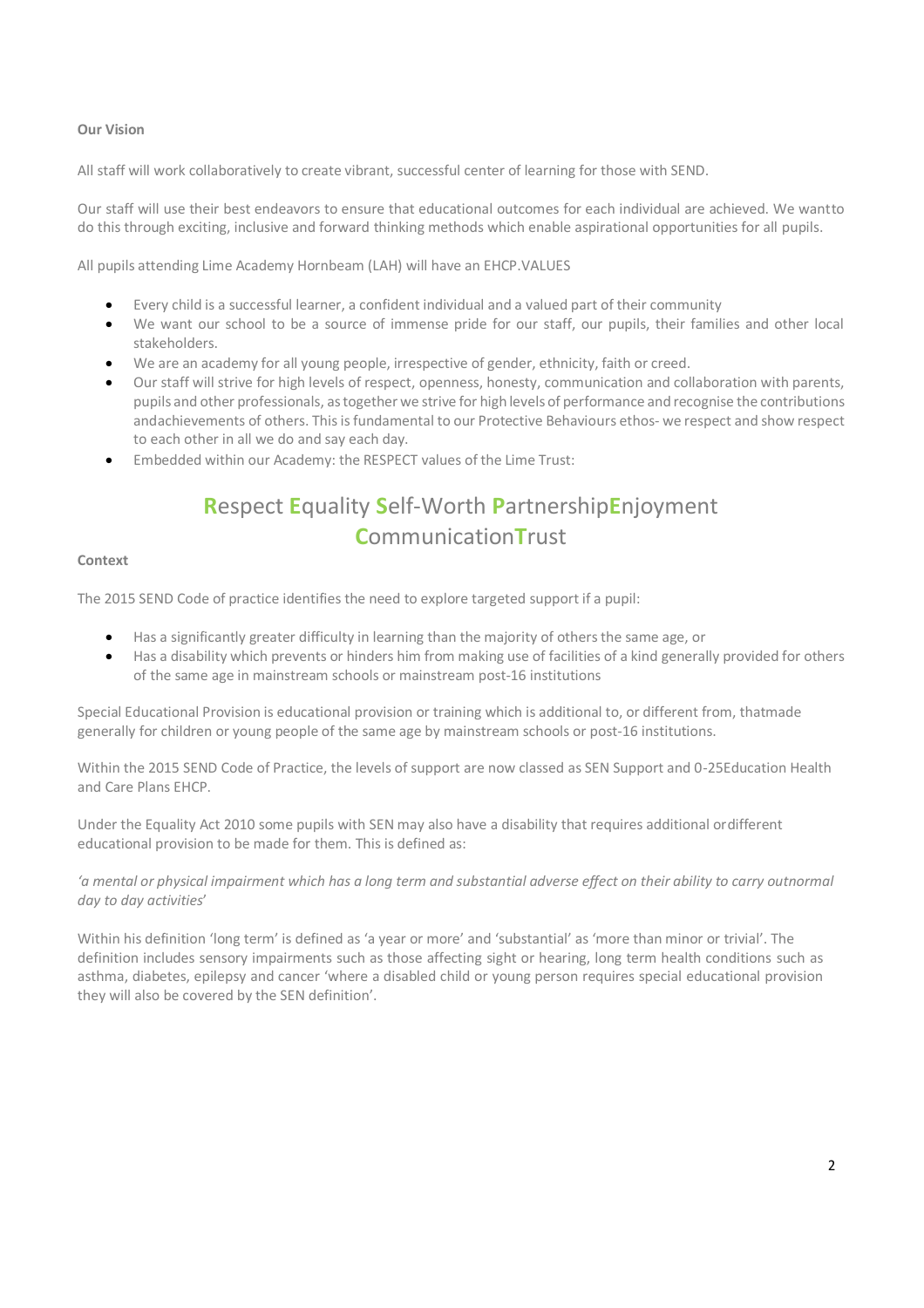## **SEND: Areas of need**

There are four broad areas of need, although LAH recognises that many of our pupils' needs may fall into oneor more categories.

# 1. Communication and Interaction (C&I):

Pupils with speech, language and communication needs (SLCN) have difficulty communicating with others. This may be because they have difficulty saying what they want to (expressive), understanding what is being said to them (receptive) or they do not understand what is being said to them (cognition). They may not understand or use social rules of communication. Children with Autistic Spectrum Conditions (ASC) including Autism or Aspergers can have more prevalent difficulties with social interaction due to deficits in their understanding and connections between language, communication and imagination, which then impacts on how they relate to others.

# 2. Cognition and Learning (C&L):

A broad ranging group of learning difficulties including Dyslexia and Dyspraxia as Specific learning Difficulties (SPLD), Moderate learning Difficulties (MLD), Severe Learning Difficulties (SLD) where children and young people will need support in the curriculum and may have associated mobility and communication difficulties, to those with Profound andMultiple Learning Difficulties (PMLD) where children and young people have severe and complex learning difficulties with physical disability and/or sensory impairment.

# 3. Social Emotional and mental Health (SEMH):

Children and Young people diagnosed with Attention Deficit Disorder (ADD) or Attention Deficit Hyperactivity Disorder (ADHD) or Attachment Disorder may need additional support in the curriculum. Those with Mental Health Difficulties such as anxiety, depression, self-harming, substance abuse, eating disorders or physical symptoms that are medically unexplained may also need additional or different support to access education.

# 4. Sensory and or Physical Needs(SI/PD):

Children and Young people with Hearing (HI) or Visual (VI) Impairment, or Multi-Sensory Impairment (MSI) may need additional specialist support or equipment to access the curriculum, or rehabilitation support. Some with physical disability (PD)may need additional and ongoing supportto enable themto access opportunities available to their peers. SEN provision may be required as they have a disability that prevents or hinders them from making full use of educational facilities generally provided.

## **PRINCIPLES**

Lime Academy Hornbeam stands by the stated obligations within The Equality Act 2010 and as such, for all children and young people within the Academy diagnosed with a disability affecting their education, will:

- Not directly or indirectly discriminate against, harass or victimise disabled children or young people and will actively encourage heightened awareness of potential discrimination.
- Make reasonable adjustments, including the provision of auxiliary aids and services to ensure that disabled children and young people are not at a substantial disadvantage compared with their peers. Being anticipatory this duty requires advance planning of adjustments that may be needed to prevent disadvantage over time.
- Have regard to the need to eliminate discrimination, promote equality of opportunity and foster good relations between disabled and non-disabled children and young people publishing information demonstrating compliance with this duty through specific and measurable objectives published and reviewed against the core aims of the duty.
- Make reasonable adjustments to procedures, criteria and practices and by the provision of auxiliary aids and services through a published accessibility plan showing how accessto both information and the physical environment, for those with disabilities, is to be increased.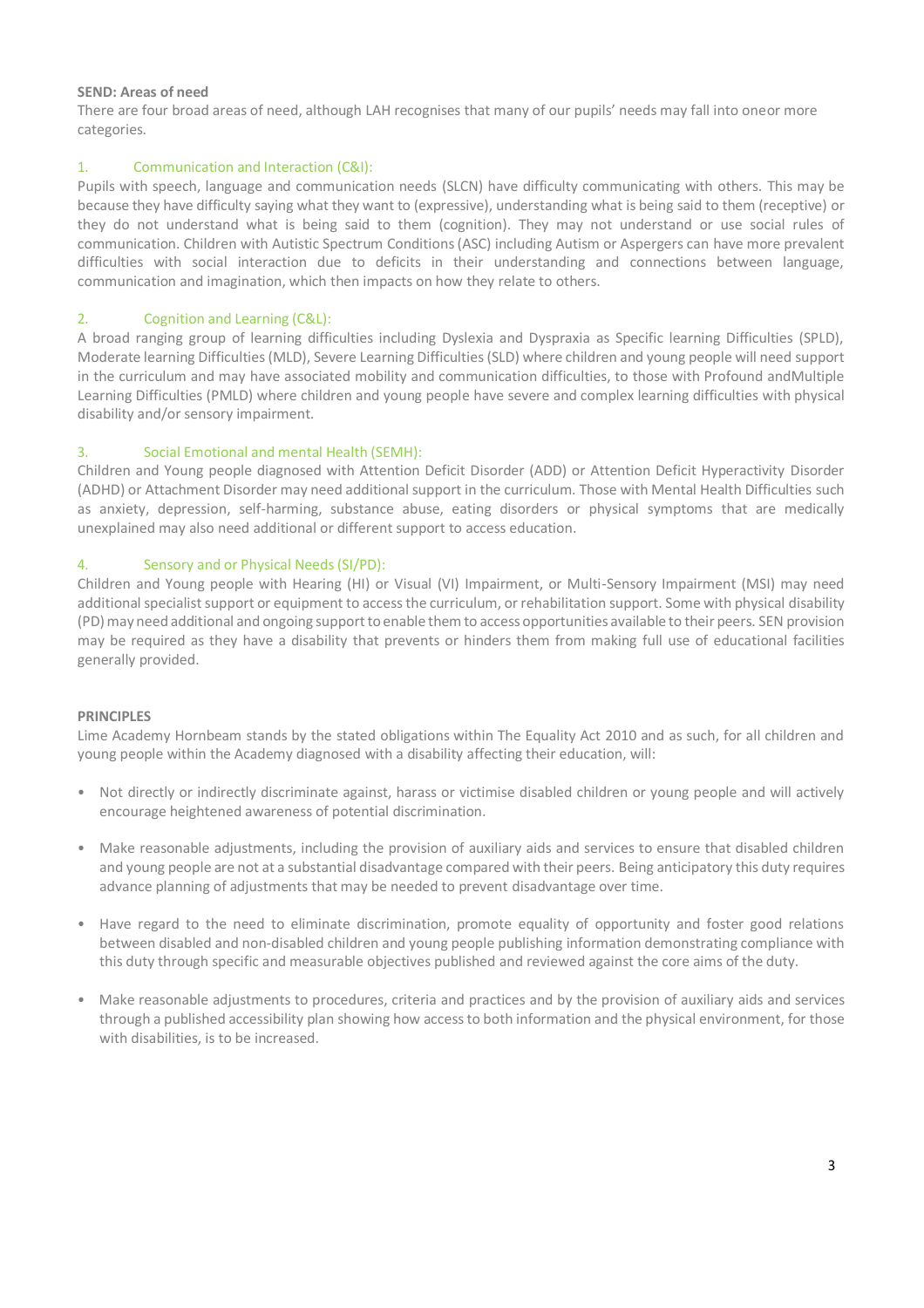- Through the Transition Board, publish information about the arrangements for the admission of disabled children, steps taken to avoid those with disabilities being treat less favourably and show how facilities through accessibility planning provide assistance.
- Lime Academy Hornbeam stands by the principles underpinning the 2015 SEND Code of Practice where Local Authoritiesmust have regard to:
- The views, wishes and feelings of the child or young person and the child or young persons' parents
- The full participation of the child or young person and the child's parents in participating as fully as possible in any decisions through accessible timely information and support as is necessary to enable them to participate in those decisions fully
- Any support the child or young person and the child's parents in order to facilitate the development of the child or young person and to help them achieve the best possible educational and other outcomes, preparing them effectively for adulthood.

Lime Academy Hornbeam employees. Transition Board members and wider community believe all children and young people within the Academy are entitled to an education that enables them to make progress and through this that they are able to:

- Achieve their best, knowing what their best can be
- Become confident individuals, with the skills needed to live lives that are fulfilling for each individual
- Be supported to make successful transitions into adulthood

## **Assessment and Identification.**

Lime Academy Hornbeam will use our best endeavours to make sure that every child with SEND gets the support they need.We will:

- Ensure decisions are informed by insights of our parents, children and young people themselves.
- Have high aspirations and set challenging targets for them
- Track and monitor their progress towards individual goals
- Ensure the timely identification of additional needs
- Keep under review the different or additional provision that is made for them
- Promote positive outcomes in the wider areas of personal and social development
- Ensure that approaches are based on evidence and deliver impact
- Provide pupils with access to a curriculum that is personalised in terms of their learning, progress, outcomes, character development and onward journey to future pathways
- Ask our teachers will set high expectations through ambitious target setting, differentiating to enable curriculum access for every student, regardless of prior attainment.
- Pupils 16-19 will be enrolled on a program which is suitable, and provides stretch andprogression. Pupils will not be able to repeat learning already completed successfully.
- Support pupils in preparing for future life, developing a student's individual character and building skills from their starting points for successful adult life
- Encourage pupils to undertake wider enrichment activitiesincluding trips and visits through reasonable adjustments.

# **Transition In**

Lime Academy Hornbeam will work in close partnership with its feeder schools. Parents are encouraged through the placingschool to agree to share information in advance where there may be a need for additional provision;

- Annual Reviews will be attended where appropriate to support transition
- Additional visits and discussions with parents and the child will be explored and where needed further transition support this will be planned
- Additional holistic progressinformation will be gathered.
- A plan will be coproduced

## **Transition out**